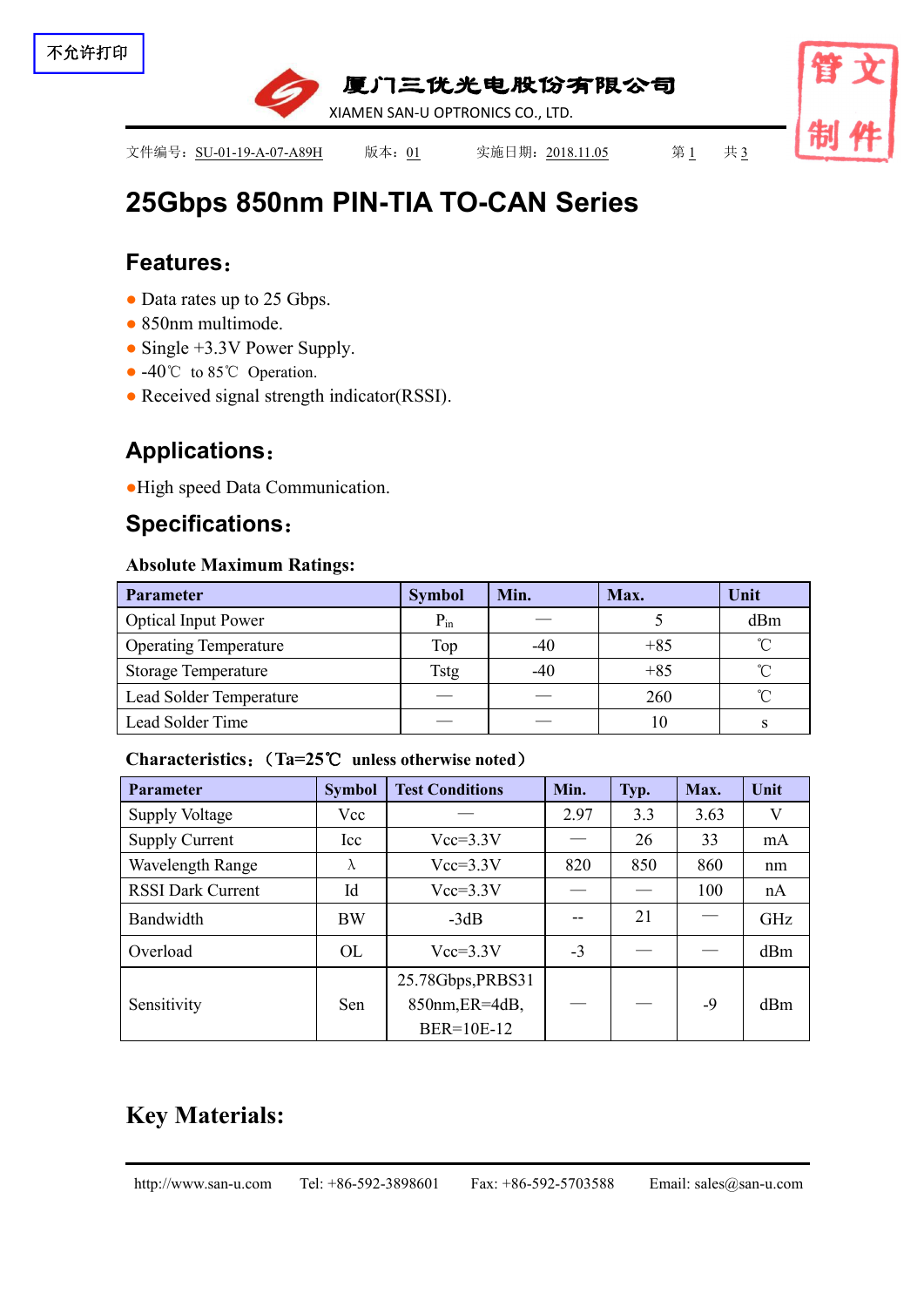

| 文件编号: SU-01-19-A-07-A89H | 版本: 01 | 实施日期: 2018.11.05 | 第2 | 共3 |
|--------------------------|--------|------------------|----|----|
| Materials                |        | Part Number      |    |    |
| PIN PD                   |        | 0001020227       |    |    |
| <b>TIA</b>               |        | 0000090126       |    |    |

### **Mechanical Dimension and Pin Assignment:**



## **Order Information:**



#### **Statement**:

SAN-U owns the authority for final explanation of all information contained in this document, which is subject to change without notice. All the information was obtained in particular environments; and SAN-U will not be responsible for the performance of the customers' actual operating environments. All information contained is only for the users' reference and shall not be considered as warranted characteristics. SAN-U will not be liable for damages arising directly or indirectly which from any use of the information contained in this document.

#### **Contact Information:**

Address: N501-505 Weiye Bldg., Xiamen Pioneering Park For Overseas Chinese Scholars, Xiamen, Fujian, China